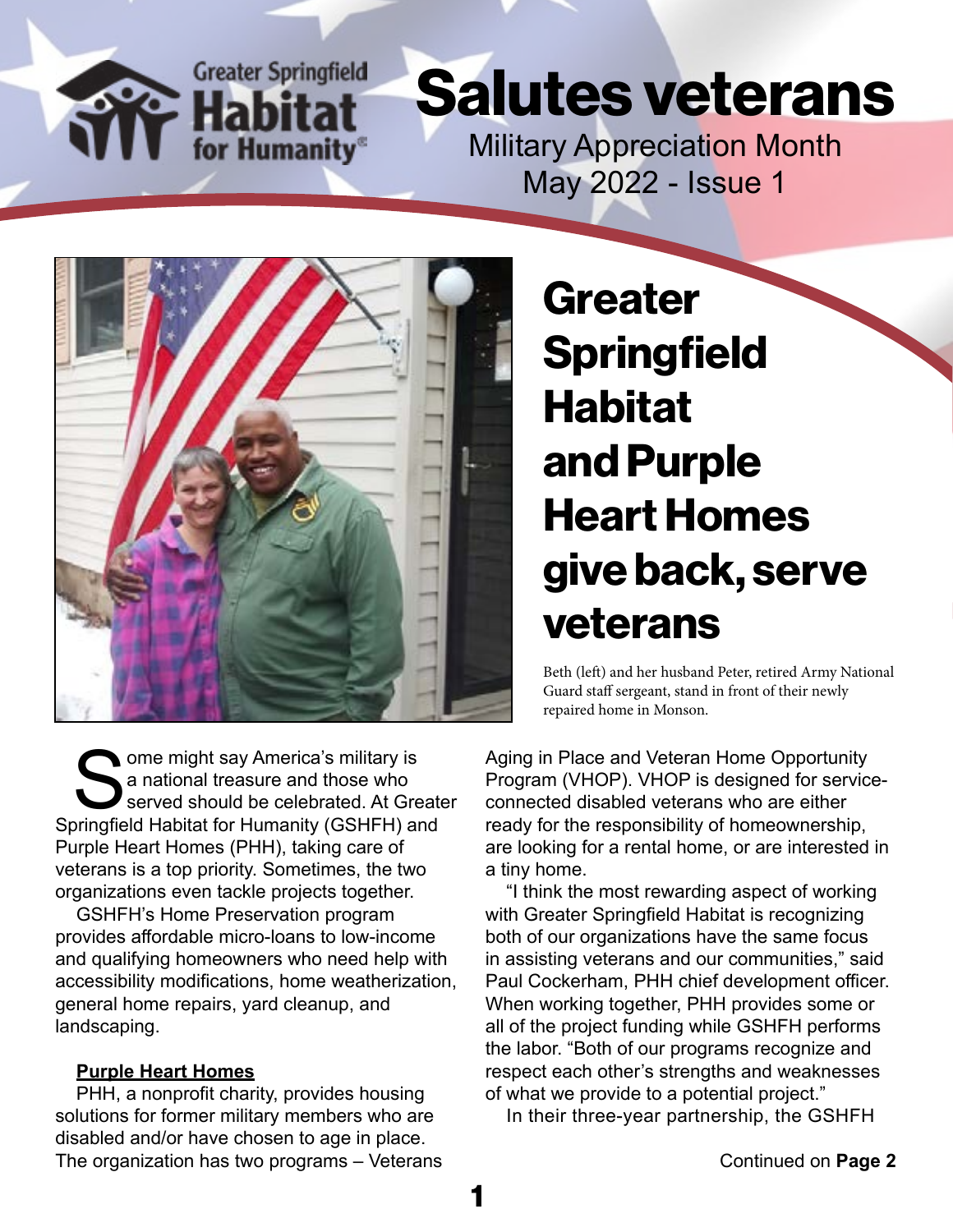**Greater Springfield** for Humanity

### Salutes veterans Military Appreciation Month





Above: A picture of moss growing on Peter and Beth's roof in Monson. Left: The outside of Peter and Beth's home following a power wash treatment by West Springfield's Clean Machine Power Wash.

#### Continued from **Page 1**

and PHH affiliation has benefitted two families, including a couple in Monson. Peter, a retired Army National Guard staff sergeant, and his wife Beth purchased a duplex three years ago. They live in one unit, Beth's daughter and young son live in the other residence. Both spaces needed repair.

"We are always happy to collaborate with Purple Heart Homes to improve the living conditions for a local family," said Deborah O'Mara, GSHFH Family Services manager. "By teaming up, we can do much more than either organization could ever do alone. When we are finished, the family will have a fully functional and weather-tight home in which to live."

Greater Springfield Habitat sent staff to assess the three areas of concern – a moss-spotted roof, broken water heater in the daughter's unit, and damaged exterior doors at both dwellings. The moss-spotted roof had several bowed shingles that began to lift. If left untreated, the roof would need to be replaced in three years. While replacement will be necessary down

the line, a pressure wash took care of the immediate concern. West Springfield's Clean Machine Power Wash performed the work and also power washed the siding and porches. A Proline 40-gallon water heater replaced the broken appliance.

Exterior doors for side entrances and the basement were replaced. Previous doors weren't correctly sealed and allowed drafts and a hollow interior door had been used as an exterior door.

"My house was looking like the 'Amityville Horror' house but now it sparkles like Disneyland," Peter said. "The moss on the roof, GONE! The mossy steps in the front, GONE! An excellent job worthy of praise and kudos."

PHH and GSHFH continue to look for projects they can work on together.

"The positive impact we are able to provide is permanent for those associated with us," Paul said. "The ability for us to provide these services is only enhanced through charities who have earned the respect and trust of the local

2